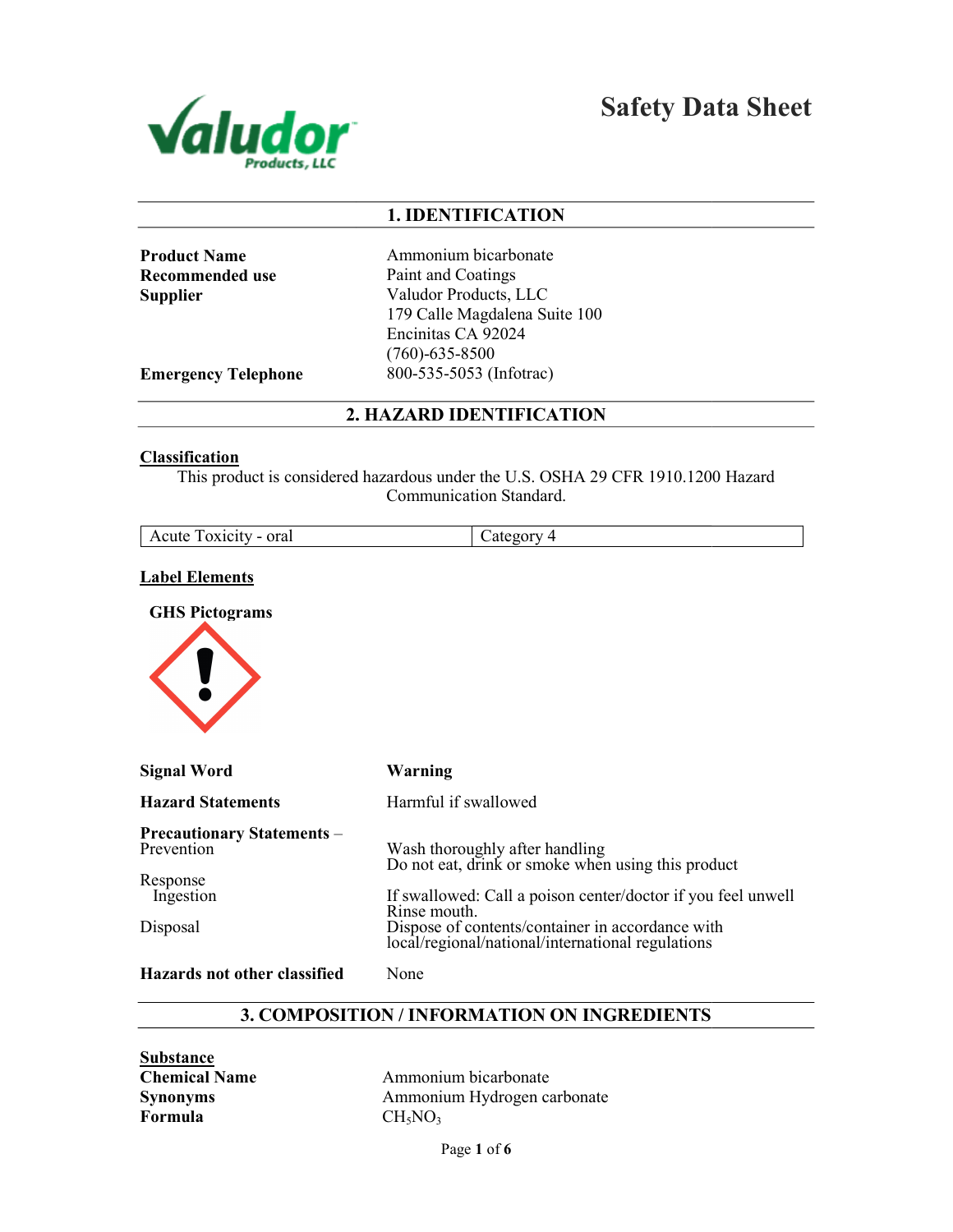| Molecular weight     | $79.06$ g/mol |
|----------------------|---------------|
| Cas No.              | 1066-33-7     |
| <b>Concentration</b> | $>= 99\%$     |

# 4. FIRST-AID MEASURES

### First Aid Measures

| <b>Eye Contact</b>  | Immediately rinse with plenty of water. Remove contact<br>lenses, if present and easy to do so. Keep eye wide open<br>while rinsing. Continue rinsing for 15 minutes. Call a doctor/<br>physician if irritation persists |
|---------------------|--------------------------------------------------------------------------------------------------------------------------------------------------------------------------------------------------------------------------|
| <b>Skin Contact</b> | Wash off immediately with plenty of water. Remove all<br>contaminated clothes and shoes. If skin irritation persists,<br>call a doctor/physician                                                                         |
| <b>Inhalation</b>   | Remove to fresh air. If not breathing, give artificial<br>respiration. Get medical attention.                                                                                                                            |
| Ingestion           | Do not induce vomiting without medical advice. Rinse<br>mouth with water. Never give anything by mouth to an<br>unconscious person. Get medical advice or attention.                                                     |

#### Most important symptoms/effects, acute and delayed

| No information available |
|--------------------------|
|                          |

# 5. FIRE-FIGHTING MEASURES

Suitable extinguishing Media Use any means suitable for extinguishing surrounding fire.

#### Specific Hazards Arising from the chemical

| Hazardous combustion products | Thermal decomposition can lead to the release of irritation or<br>toxic gases and vapors; including and not limited to: |
|-------------------------------|-------------------------------------------------------------------------------------------------------------------------|
|                               | Carbon oxides                                                                                                           |
|                               | Nitrogen Oxides                                                                                                         |
|                               | Ammonia Gas                                                                                                             |

## Protective equipment and precautions for fire-fighters

As in any fire, wear self-contained breathing apparatus pressure-demand, MSHA/NIOSH (approved or equivalent) and full protective gear.

# 6. ACCIDENTAL RELEASE MEASURES

#### Personal precautions, protective equipment, and emergency procedures

| <b>Personal precautions</b> | Avoid contact with eyes, skin and clothing. Avoid breathing |
|-----------------------------|-------------------------------------------------------------|
|                             | vapors or mists. Use personal protection recommended in     |
|                             | Section 8. Ensure adequate ventilation.                     |

#### Methods and materials for containment and cleanup

| <b>Methods for clean-up</b> |  |  |  |  |  |  |  |  | Sweep or vacuum up and place in an appropriate closed |  |  |
|-----------------------------|--|--|--|--|--|--|--|--|-------------------------------------------------------|--|--|
|-----------------------------|--|--|--|--|--|--|--|--|-------------------------------------------------------|--|--|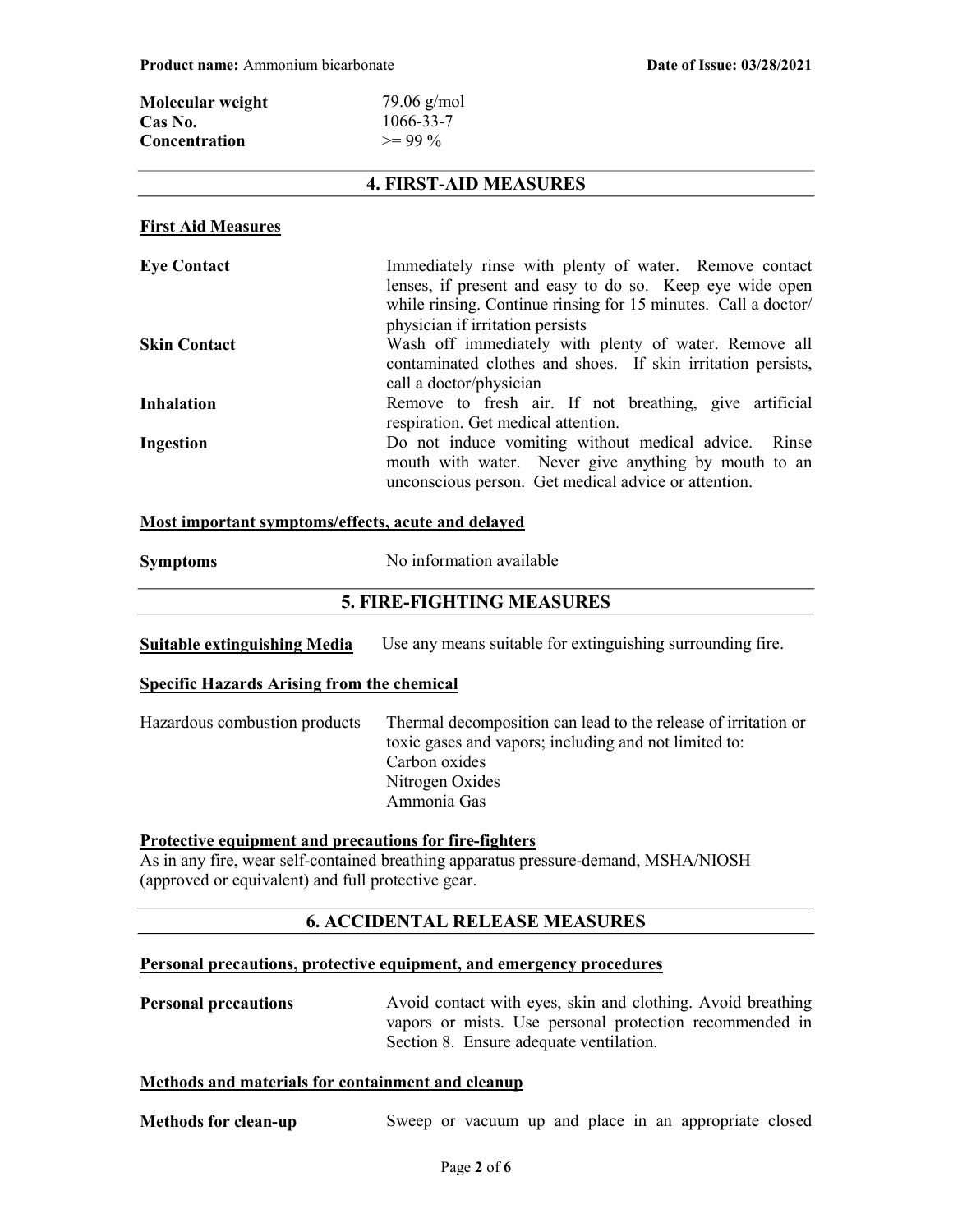container. Keep unauthorized personnel away. Avoid generating dust.

Environmental Precautions Prevent entry into waterways or sewers

# 7. HANDLING AND STORAGE

#### Precautions for safe handling

Do not breathe dust. Avoid dust formation. Avoid contact with eyes, skin and clothing. Use personal protective equipment recommended in section 8. Remove and wash contaminated clothing before reuse. Do not eat, drink or smoke when using this product. Ensure adequate ventilation.

#### Conditions for safe storage, including any incompatibilities

Store in a cool/low-temperature, well-ventilated, dry place. Keep containers closed and labeled when not in use. Store at temperatures below 80F (27C).

### 8. EXPOSURE CONTROLS / PERSONAL PROTECTION

#### Exposure Guidelines

This product does not contain any hazardous materials with occupational exposure limits established by the regional specific regulatory bodies

# Appropriate engineering controls

Ensure adequate ventilation, especially in confined areas. Consider the potential hazards of this material, applicable exposure limits, job activities and other substances in the work place when designing controls and selecting personal protective equipment.

#### Personal Protective Equipment

| <b>Eye/face protection</b>    | Safety glasses are recommended in professional settings. If                                   |
|-------------------------------|-----------------------------------------------------------------------------------------------|
|                               | dusting or splashing of solution possible wear chemical safety<br>goggles and/or face shield. |
|                               |                                                                                               |
| <b>Skin protection</b>        | Choose the appropriate protective clothing and gloves based                                   |
|                               | on the tasks being performed to avoid exposure to skin. Wear                                  |
|                               | protective gloves                                                                             |
| <b>Respiratory protection</b> | Not required under normal circumstances. If exposure limits                                   |
|                               | are exceeded or if irritation or other symptoms are                                           |
|                               | experienced use a NIOSH/MSHA approved respirator                                              |
| <b>Hygiene Measures</b>       | Handle in accordance with good industrial hygiene and safety                                  |
|                               | practices. Do not eat, drink or smoke when using this                                         |
|                               | product.                                                                                      |

### 9. PHYSICAL and CHEMICAL PROPERTIES

Appearance Fine White Crystals Physical state Solid Odor Slight ammonia Odor threshold No information available  $pH$  7.8 Melting point / freezing point  $107.5 \text{ C} (226 \text{ F})$ Boiling point / Boiling range Not applicable Flash point Not applicable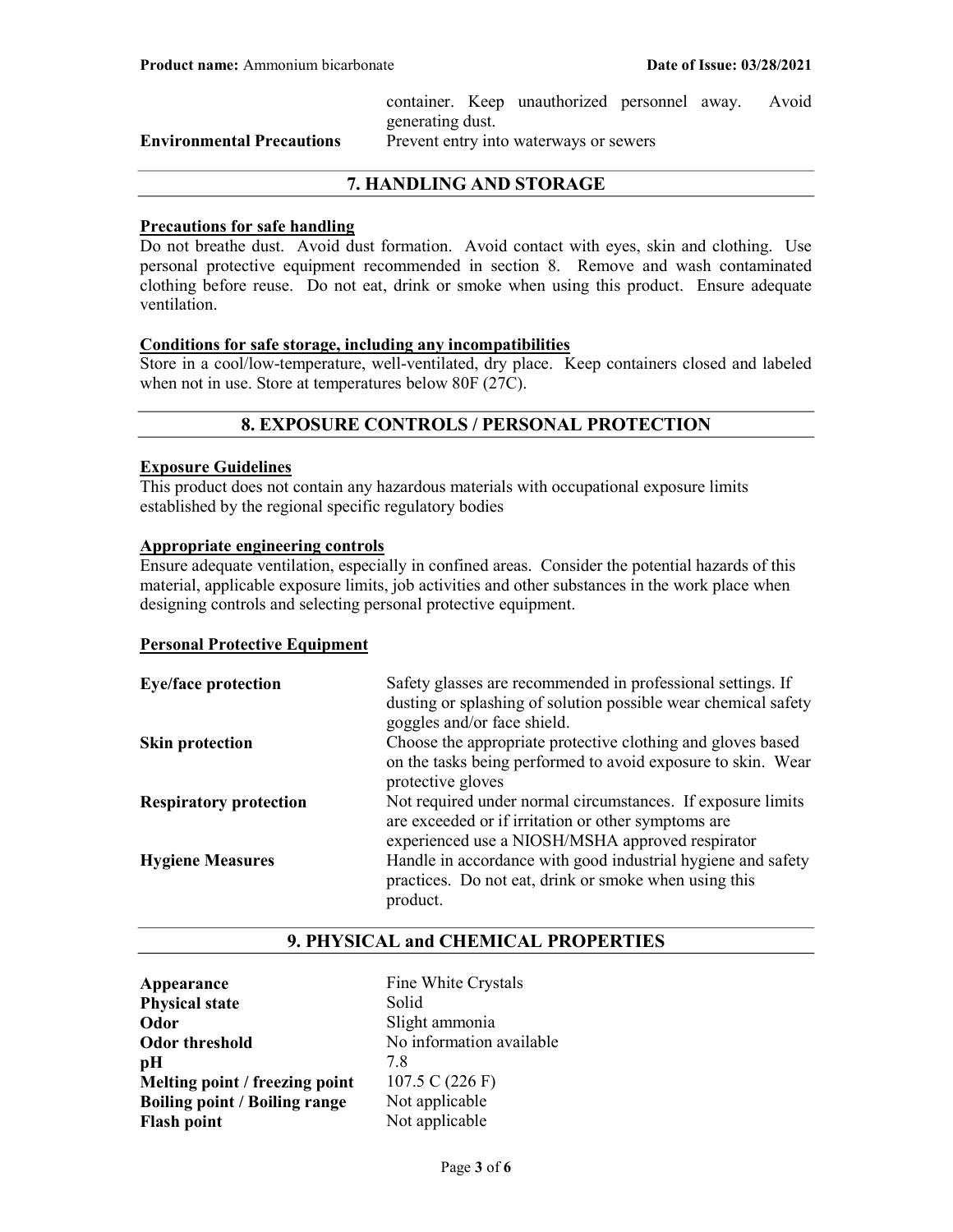| <b>Evaporation rate</b>          | Not applicable           |
|----------------------------------|--------------------------|
| <b>Flammability</b>              | No information available |
| <b>Flammability or explosive</b> |                          |
| limits                           |                          |
| <b>Upper</b>                     | No information available |
| Lower                            | No information available |
| Vapor pressure                   | No information available |
| Vapor density                    | No information available |
| <b>Specific Gravity</b>          | 1.59                     |
| Solubility in water              | 17.4% @ 20 C / 68 F      |
| <b>Partition coefficient</b>     | No information available |
| <b>Auto-ignition temperature</b> | No information available |
| <b>Decomposition temperature</b> | No information available |
| <b>Viscosity</b>                 | No information available |

#### 10. STABILITY AND REACTIVITY

| <b>Reactivity</b>                            | None known under normal conditions.                                             |
|----------------------------------------------|---------------------------------------------------------------------------------|
| <b>Chemical stability</b>                    | Stable under ordinary conditions of use and storage.                            |
| <b>Possibility of hazardous</b><br>reactions | None under normal processing.                                                   |
| <b>Conditions to avoid</b>                   | Avoid Heat, Incompatibles                                                       |
| Incompatible materials                       | Strong bases. Strong Acids. Strong Oxidizing Agents                             |
| <b>Hazardous decomposition</b><br>products   | Hazardous combustion can lead to the release of irritating<br>gases and vapors. |

# 11. TOXICOLOGICAL INFORMATION

#### Information on likely routes of exposure

| <b>Skin contact</b> | May cause skin irritation                 |
|---------------------|-------------------------------------------|
| Eve contact         | May cause eye irritation                  |
| <b>Inhalation</b>   | May cause irritation of respiratory tract |
| Ingestion           | Harmful if swallowed                      |

Symptoms related to the physical chemical and toxicological characteristics No information available

# Delayed and immediate effects and also chronic effects form short and long-term exposure

| <b>Skin damage/irritation</b>   | Not classified |
|---------------------------------|----------------|
| Eye damage/irritation           | Not classified |
| <b>Sensitization</b>            | Not classified |
| <b>Mutagenic effects</b>        | Not classified |
| Carcinogenicity                 | Not classified |
| <b>Reproductive toxicity</b>    | Not classified |
| <b>STOT</b> – single exposure   | Not classified |
| <b>STOT</b> – repeated exposure | Not classified |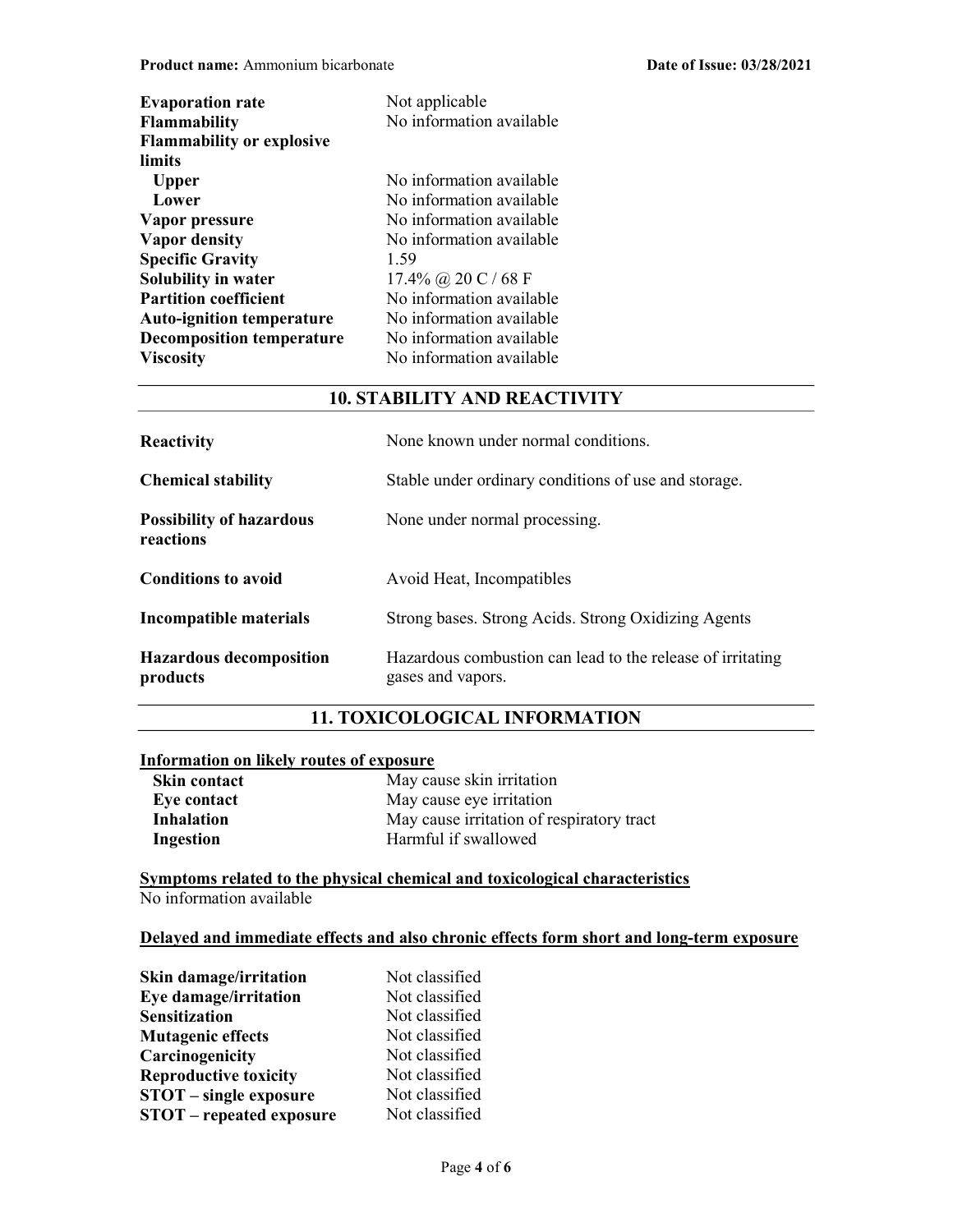#### Aspiration hazard Not classified

#### **Acute Toxicity**

#### Component information

| Component   | Cas-No    | LD50 Oral            | <b>LD50 Dermal</b> | <b>LC50</b> Inhalation |
|-------------|-----------|----------------------|--------------------|------------------------|
| Ammonium    | 1066-33-7 | $1576 \text{ mg/kg}$ | $>$ 2000 mg/kg     | $\sim$                 |
| bicarbonate |           |                      |                    |                        |

# 12. ECOLOGICAL INFORMATION

| <b>Ecotoxicity</b>               | Should not be released to environment |
|----------------------------------|---------------------------------------|
| Persistence and degradability    | No information available              |
| <b>Bioaccumulative potential</b> | No information available              |
| <b>Mobility in soil</b>          | No information available              |
| <b>Other adverse effects</b>     | No information available              |

# 13. DISPOSAL CONSIDERATIONS

Waste Disposal Methods Processing, use or contamination of this product may occur during product use. Accordingly, it is the responsibility of the user to determine the proper disposal methodologies. Consult the appropriate state, regional or local regulations to ensure complete and accurate classification. Dispose of contaminated packaging in accordance with local regulations.

# 14. TRANSPORT INFORMATION

| <b>DOT</b>  | Not regulated |
|-------------|---------------|
| <b>IATA</b> | Not regulated |
| <b>IMDG</b> | Not regulated |

### 15. REGULATORY INFORMATION

# International Inventories

| TCC<br>15C <sub>2</sub> | $ \cdot$<br>. 1012<br>.isicu   |
|-------------------------|--------------------------------|
| <b>DSL</b>              | $ \cdot$<br>$-1010<$<br>∟isicu |

#### US Federal Regulations

TSCA section 12(b) Export Notification Not regulated